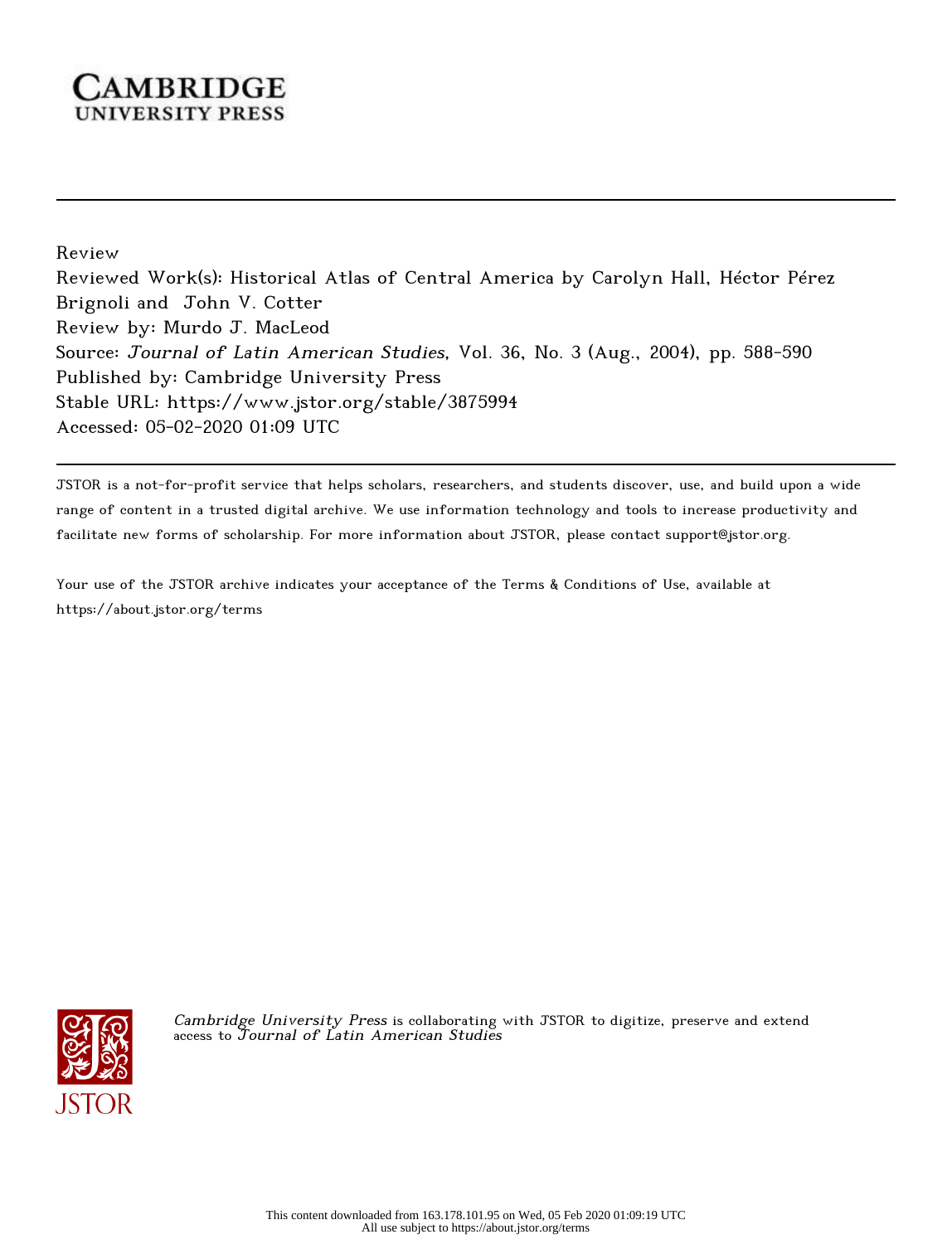## 588 Reviews

 the American frontier was perceived as unsettled landscape both in a geographical and a social sense, thus providing a setting in which women could invent alternative personas for themselves - including male-soldier-cum-nun, as was the case with the Monja Alferez, Catalina de Erauso. The counterpart to these permissive territories was evidenced by a growing need to discipline errant bodies that threatened to disrupt the established order, for instance the public torture and execution of Micaela Bastidas after her active involvement in the insurrection led by her husband Túpac Amaru in 1780, discussed by Mariselle Meléndez.

 Despite the variety of themes examined, the essays are tightly connected in terms of both analytical approach and thematic interests. The frame is determinedly his torical, providing new insights into the texts under discussion as well as the larger cultural, ideological and imaginative landscapes in which they were produced. The essays explore some of the central concerns currently shared by scholars of col onialism, regardless of their geographical speciality: alterity and the construction of the Other; the association of identity, human and territorial, with memory; the political and economical implications of geographical representation; the spatial experiences of gendered bodies; and the role of the city in imposing social and symbolic order. In doing so, they bring new perspectives to themes that have longed interested Latin Americanists as well as reaffirming the growing importance of gender and landscape history to the field.

Princeton University **DANIELA BLEICHMAR** 

J. Lat. Amer. Stud. 36 (2004). DOI: 10.1017/Soo22216X04228085

Carolyn Hall and Héctor Pérez Brignoli with John V. Cotter (cartographer), Historical Atlas of Central America (Norman, OK: University of Oklahoma Press,  $2003$ , pp.  $xiv + 321$ , \$99.95, hb.

 As intellectual interests and fashions change one of the casualties has been the study of the historical geography of Mesoamerica. Scholars who wrote around the turn of the nineteenth century, such as Karl Sapper and Franz Blom, were followed by a brilliant generation, many of them students of Carl O. Sauer at the University of California at Berkeley. Names such as James J. Parsons and Robert C. West come readily to mind. They in turn fostered a third generation including William M. Denevan, Carl L. Johannessen, and David R. Radell. An independent scholar such as Peter Gerhard must also be mentioned as being of this cohort. Some of them have continued to research and publish but it is fair to say that many of their major contributions date from the 1960s.

 With a few notable exceptions this tradition has now fallen away, and the magnificent historical atlas by Carolyn Hall and Héctor Pérez Brignoli reminds us dramatically what scholarship on Central America has lost. To begin with, this is a beautiful book. The illustrations are visually attractive, colourful, apt and adroitly placed in the text. The maps are carefully and clearly drawn, convey information without clutter or overloading of data and, while complementing the text, inde pendently tell much of the story as good maps should. Look, for example, at the maps, illustration, and explanatory charts on pp. 120-123, explaining the economy of the mid-colonial period.

 Prefatory material is followed by five chapters, each cohesive and self-contained but very much part of the whole. Chapter One, 'Environment and Territory', sets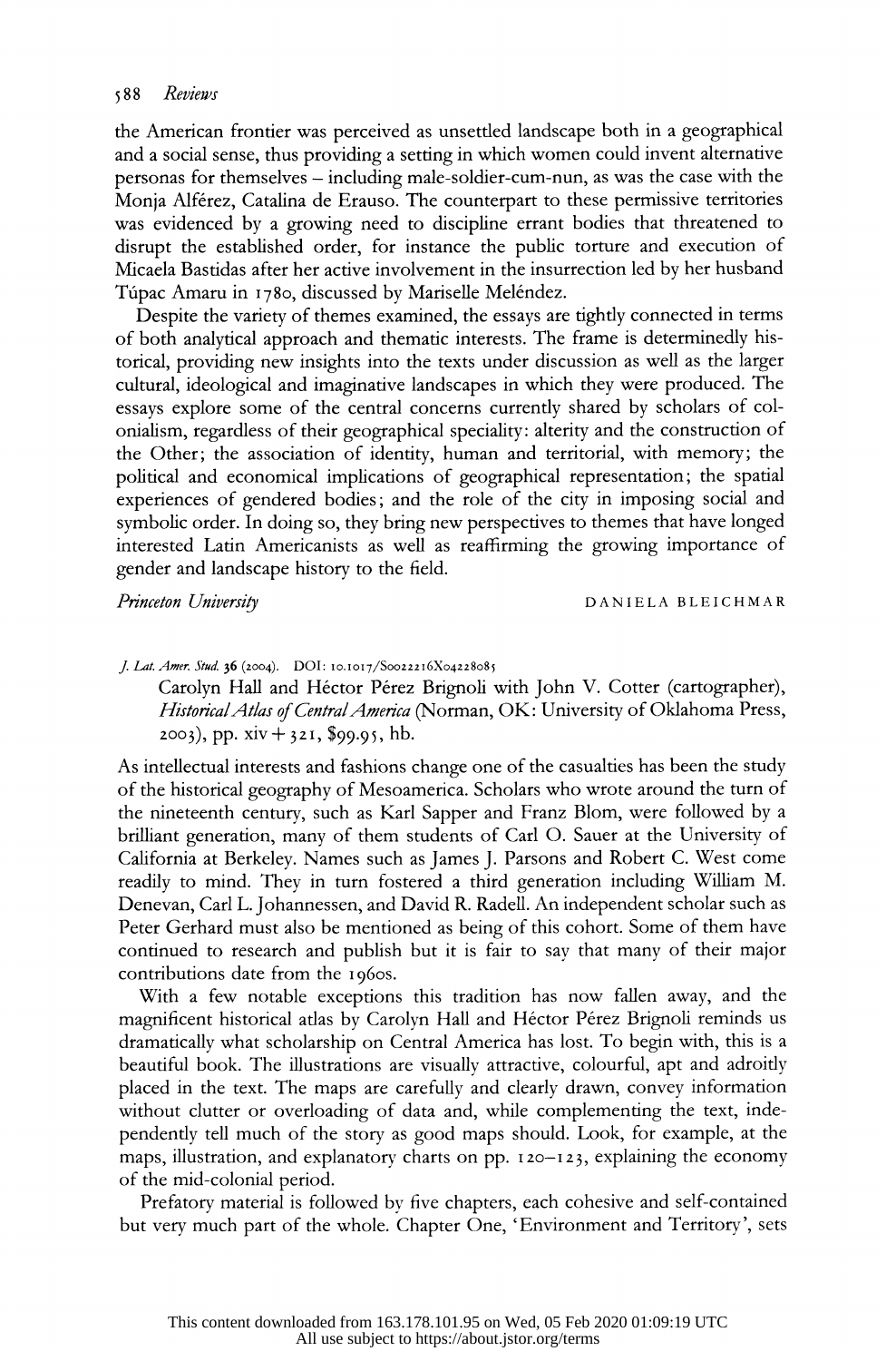the scene. The region is defined and the historiography of geographical study of Central America is examined. The geographic and environmental situation is fol lowed by an overview of Central America's place in larger histories from prehistoric times to the present.

 Chapter Two, 'People and Places: The Patterns of Cultural Change', is devoted to what the authors call 'cultural geography', by which they mean the different culture areas before European invasion, the agricultural basis and staple crops of the region, Spanish explorations and conquests, labour and tribute exactions, new settlement patterns, the missionary Church, the post-conquest demographic disasters, ethnic categories and miscegenation, the pace of acculturation and the twentieth-century population explosion.

 Chapter Three, 'Colonial Societies', intensifies the authors' examination of the three centuries of Spanish colonialism. They emphasise Central America's increasing involvement with the outside world, but there is due attention to the nature of colonial government, the role of the Church, social organisation and control, revolts, rural and urban societies, and the first attempts by traders, navies, pirates, and others to the strategic isthmian position, including the famous Panama trajin.

 The next chapter, 'The Formation of National Societies', runs from the so-called Bourbon Reforms of the late colonial period to the opening of the Panama Canal in 1914. The collapse of the infant Central American Republic, the ensuing civil wars, and the opportunities for foreign intruders, especially Great Britain and the United States, created by these divisions, meant that economic development was slow. Later in the nineteenth century, under various Liberal regimes, the five small states fostered development and welcomed foreign investment. New exports such as coffee and bananas created monocultures, and the opening of the Canal re-empha sised Central America's strategic world importance.

 There is no better illustration of the excellence of the maps and charts than the visual explanations of the post-independence civil wars (pp.  $172-75$ ). To many, these chaotic and repeated struggles are beyond logic or understanding, but in this atlas not only do we discover logical sequences and logistical sense, but also, together with the text, the maps make these wars, if not fully purposive at least comprehensible.

 The last chapter, 'The Challenge of Development', brings the work to the pres ent. Monoculture exports and the Canal have not solved the problems of Central America's chronic underdevelopment and poverty. Rapid population growth and urbanisation have nullified many advances, and peasant expansion into what had been sparsely settled frontiers has approached their limits.

 Democracy has also proved elusive except in Costa Rica and Belize. Armies have consumed scarce national resources and installed dictators or leaned heavily on elected governments. Civil wars, repression and military atrocities have been com mon features of the last three decades. Intervention by the United States has been an additional complication in several cases.

 Such a bald chapter by chapter account does not do justice to this superb work. The text is balanced and judicious, there are few typographical errors, the notes, glossary and bibliography (herein entitled 'Sources') are exemplary. In fact the bibliography in itself is of great utility to scholars of the area. Notable is the way in which many sections assemble previously disaggregated data to make new sense of them. Authors Hall and Pérez Brignoli and cartographer Cotter are to be